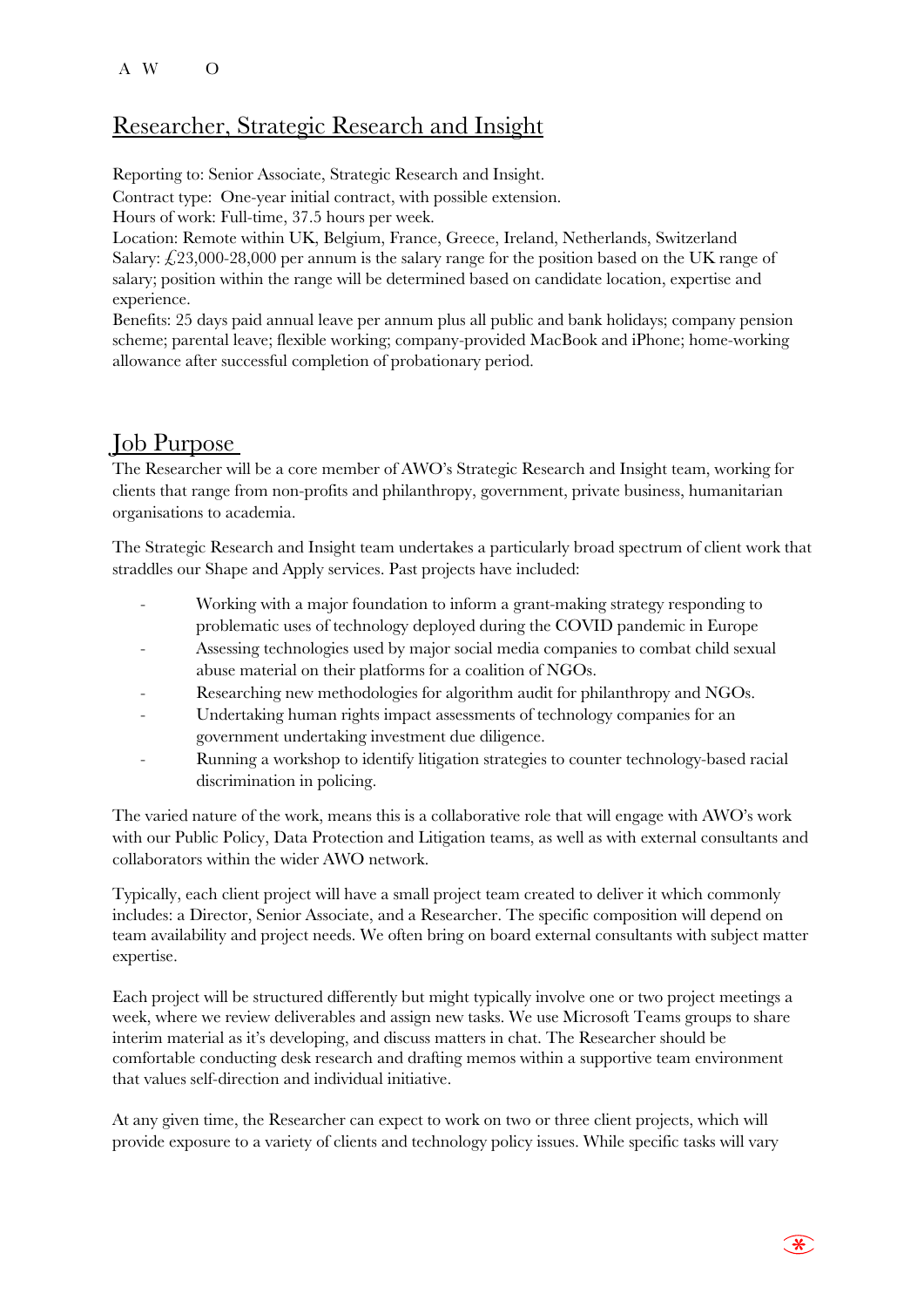#### A W  $\Omega$

based on the project, they will include legal research, technology policy research, general research, analysis, report writing and project management support across AWO.

## Job Duties and Responsibilities

This is a wide-ranging role, looking at a number of cutting-edge human rights and technology issues.

You will be required to perform other tasks in addition to the below, as requested by the Directors.

### *Research*

- Undertake legal research on a wide range of issues primarily at the intersection of technology and fundamental rights including by analysing:
	- o National frameworks
	- o EU law and policy
	- o International human rights law
- Undertake general (including non-legal) research on a wide range of issues primarily at the intersection of technology and fundamental rights including:
	- o Automated decision making
	- o Surveillance and national security
	- o Data protection
	- o Cyber security
	- o Future of work
	- o Platform regulation
- Synthesise findings and structure appropriately to summarise key points, recommendations, conclusions etc.
- Design and conduct research interviews with stakeholders
- Monitor new legal developments and research on emerging technology topics and policy

### *Report Writing*

- Produce concise written and verbal analysis for clients, AWO Directors and other colleagues
- Draft, proofread and edit reports
- Summarise other documents and reports as required
- Formatting reports using AWO templates
- Compile bibliographies and reference materials

### *Project Management*

- Support others in managing projects, logistics and general administrative planning to deliver client work and projects to deadlines
- Ensure information is in the right place and effectively managed and updated
- Monitor and flag risks and issues in a timely manner
- Facilitate good communication with clients and colleagues
- Assist with deliverables to ensure projects are delivered on time and to scope